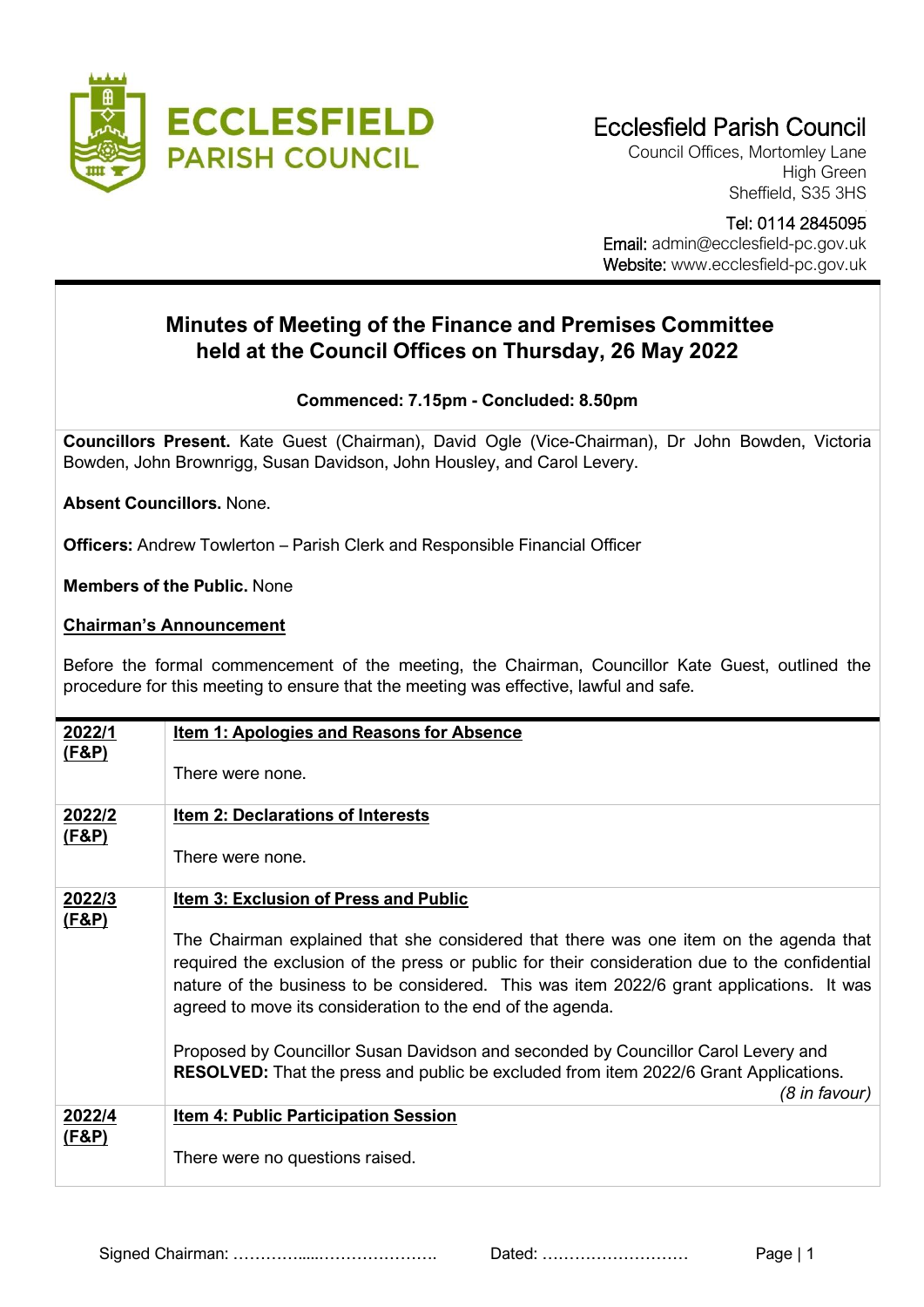| 2022/5           | <b>Item 5: To appoint a Vice-Chairman</b>                                                                                                                                                                                                                                                                                                                                                                                                                                                                 |
|------------------|-----------------------------------------------------------------------------------------------------------------------------------------------------------------------------------------------------------------------------------------------------------------------------------------------------------------------------------------------------------------------------------------------------------------------------------------------------------------------------------------------------------|
| <u>(F&amp;P)</u> | Proposed by Councillor John Brownrigg and seconded by Councillor Carol Levery and<br>RESOLVED: That Councillor David Ogle is appointed as Vice-Chairman to the Finance and<br>Premises Committee for 2022/2023.                                                                                                                                                                                                                                                                                           |
| 2022/6           | (8 in favour)<br><b>Item 6: Grant Applications</b>                                                                                                                                                                                                                                                                                                                                                                                                                                                        |
| <u>(F&amp;P)</u> |                                                                                                                                                                                                                                                                                                                                                                                                                                                                                                           |
|                  | It was reported that the Council has received the following applications:                                                                                                                                                                                                                                                                                                                                                                                                                                 |
|                  | <b>Ward Based Grants</b>                                                                                                                                                                                                                                                                                                                                                                                                                                                                                  |
|                  | The Unibrass Foundation<br>Sheffield City Boy Scouts Association Don District<br>$\bullet$                                                                                                                                                                                                                                                                                                                                                                                                                |
|                  | <b>Covid Support and Recovery Fund</b>                                                                                                                                                                                                                                                                                                                                                                                                                                                                    |
|                  | <b>Chapeltown and District Amateur Operatic Society</b><br>٠<br>Friends of Windmill Hill<br>$\bullet$                                                                                                                                                                                                                                                                                                                                                                                                     |
|                  | Friends of Lound Academy PTA                                                                                                                                                                                                                                                                                                                                                                                                                                                                              |
|                  | These applications were considered by the Committee.                                                                                                                                                                                                                                                                                                                                                                                                                                                      |
|                  | 1. Proposed by Councillor Susan Davidson and seconded by Councillor Dr John Bowden and<br>RESOLVED: That it is recommended to Council that the Unibrass Foundation be granted an<br>award of £1,600 towards the Unibrass one day event in August 2022 from the Ward Based<br>Grant (Chapeltown Ward) subject to the Council receiving an official invitation to the event<br>and that the Foundation demonstrating to the Council that the event has been satisfactorily<br>advertised in the local area. |
|                  | (8 in favour)<br>2. Proposed by Councillor David Ogle and seconded by Councillor Dr John Bowden and<br>RESOLVED: That Sheffield City Boy Scouts Association Don District Scout Group be granted<br>an award of £300 towards the improvement of drainage at Hazleshaw Spring Wood Scout<br>Camp from the Ward Based Grant (High Green Ward).                                                                                                                                                               |
|                  | (8 in favour)<br>3. Proposed by Councillor Susan Davidson and seconded by Councillor Carol Levery and<br><b>RESOLVED:</b> That it is recommended to Council that Chapeltown and District Amateur<br>Operatic Society be granted an award of £3,000 towards two shows in 2022 from the COVID<br>Support and Recovery Fund.                                                                                                                                                                                 |
|                  | (8 in favour)<br>4. Proposed by Councillor David Ogle and seconded by Councillor John Housley and<br><b>RESOLVED:</b> That Friends of Windmill Hill be granted an award of £100 for art supplies from<br>the Ward Based Grant (Chapeltown Ward).                                                                                                                                                                                                                                                          |
|                  | (8 in favour)<br>5. Proposed by Councillor John Brownrigg and seconded by Councillor Carol Levery and<br><b>RESOLVED:</b> That it is recommended to Council that Friends of Lound Academy PTA be<br>granted an award of £1,943.45 towards help re-establish the Lound Academy Parents and<br>Teachers Association from the COVID Support and Recovery Fund.                                                                                                                                               |
| <u> 2022/7</u>   | (8 in favour)<br><b>Item 7: Date and Time of Future Meetings</b>                                                                                                                                                                                                                                                                                                                                                                                                                                          |
| <u>(F&amp;P)</u> | It was noted that the next scheduled Finance and Premises Committee meeting is to take<br>place on Thursday 23 June 2022 at 7.15pm.                                                                                                                                                                                                                                                                                                                                                                       |

Signed Chairman: ………….....…………………. Dated: ……………………… Page | 2